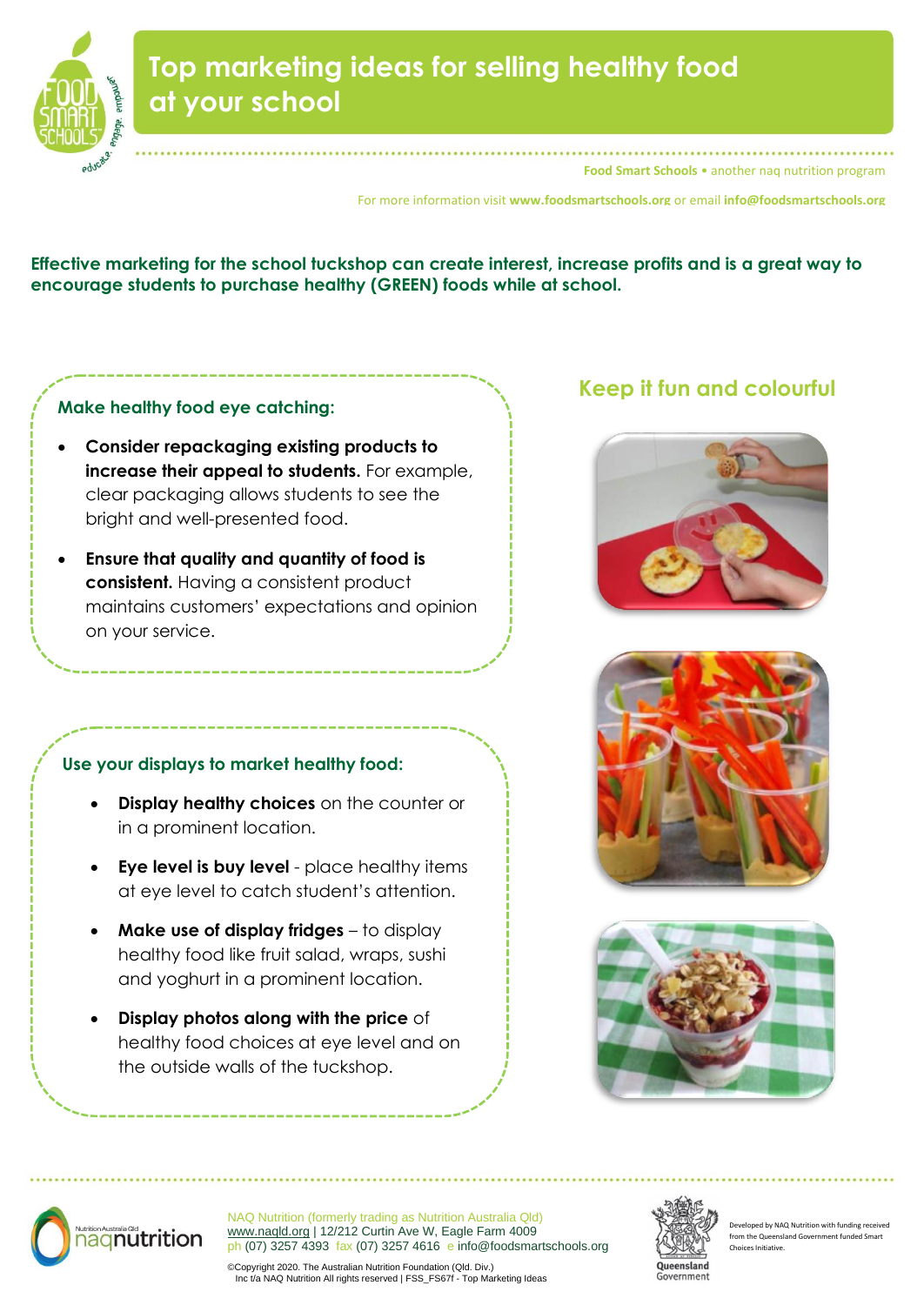

**Food Smart Schools** • an naq nutrition program

#### For more information visit **www.foodsmartschools.org** or email **info@foodsmartschools.org**

#### **Menus:**

- Widely **distribute your menu** ask your school to **email** menu updates, seasonal specials and promotions to **parents**.
- Post **copies of the menu** on notice boards throughout the school and include on the school's website.
- Place healthy options at the **top of the menu.**
- **Describe the texture, temperature and taste of the food.** For example, *Catch of the Day Burger - Oven baked fish fillet with fresh lettuce, tomato and light mayonnaise on a wholemeal bun.*

## **Social marketing:**

• **Promote healthy options and specials** in social media and in the school newsletter.

#### **Taste testing of new foods:**

• Provide food samples\* of new healthy foods to students, teachers and/or parents as a promotional strategy or to seek feedback. \*Ensure you inform teachers of taste testing activities so they can double check allergy information.

# **Use imaginative names and colourful posters to promote menu items**



## **Plan a theme day:**

- **Plan a calendar** of promotions at the start of each year or term.
- **Work with teaching staff, the parent representative organisation or student representative council**.
- **Use posters and signage** in high traffic areas around the school.
- View Food Smart School's *[theme day](https://d2ktlgllpgl04o.cloudfront.net/wp-content/uploads/2014/05/12141639/FSS_FS59b-Theme-Day-Ideas-For-Schools1.pdf)* fact sheet for ideas.



NAQ Nutrition (formerly trading as Nutrition Australia Qld) [www.naqld.org](http://www.naqld.org/) | 12/212 Curtin Ave W, Eagle Farm 4009 ph (07) 3257 4393 fax (07) 3257 4616 e info@foodsmartschools.org



veloped by NAQ Nutrition with funding rec rom the Queensland Go Choices Initiative.

©Copyright 2020. The Australian Nutrition Foundation (Qld. Div.) Inc t/a NAQ Nutrition All rights reserved | FSS\_FS67f - Top Marketing Ideas